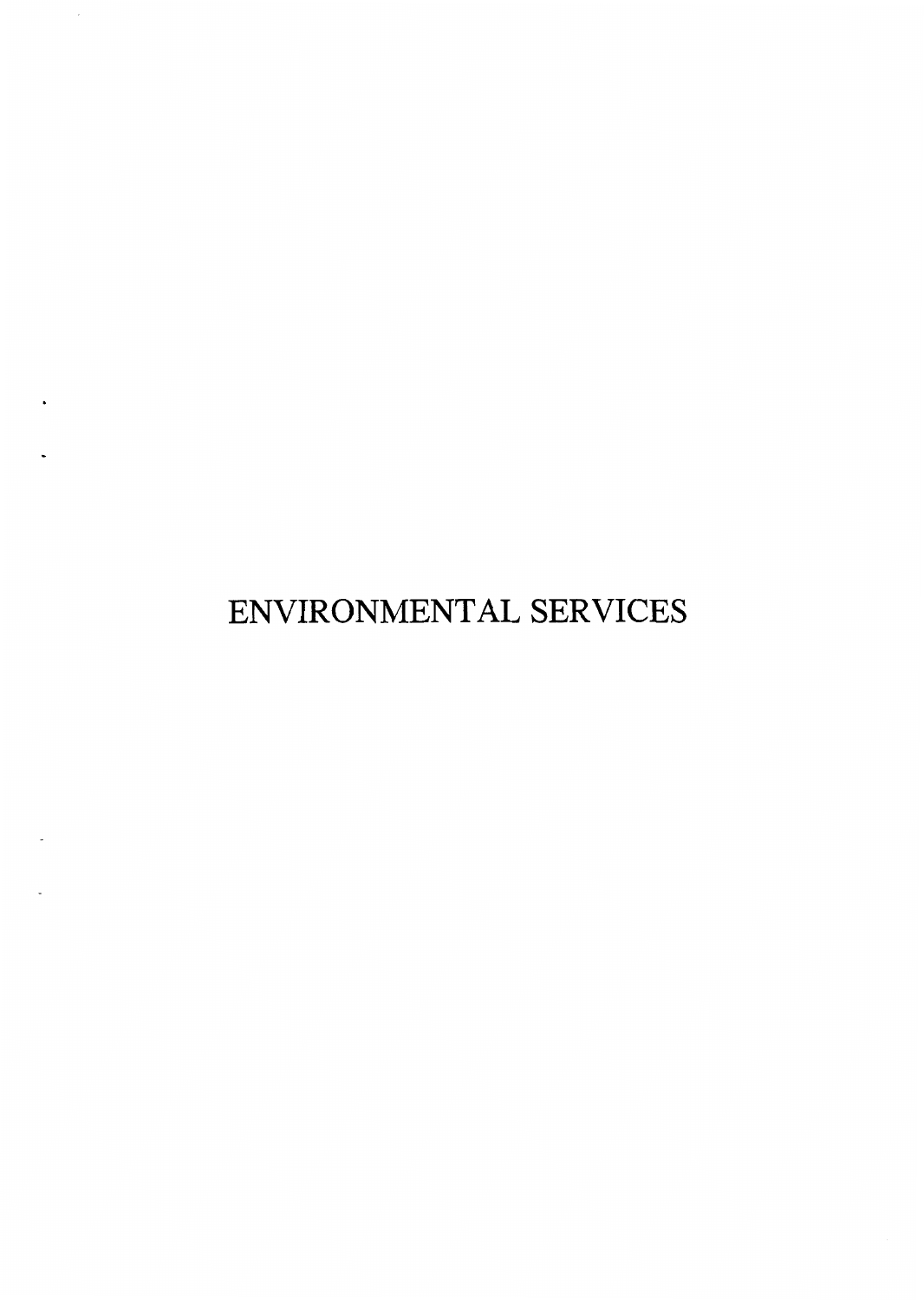#### **NORTH LANARKSHIRE COUNCIL**

#### **REPORT**

| Special Environmental Services<br>To:<br>Committee | From: Director of Environmental Services                                                                                                 |  |  |  |
|----------------------------------------------------|------------------------------------------------------------------------------------------------------------------------------------------|--|--|--|
|                                                    | Ask for: Mr Hutton<br>Tel: 01236 751217                                                                                                  |  |  |  |
| Your Ref:                                          |                                                                                                                                          |  |  |  |
|                                                    | Date: 25 February 1998                                                                                                                   |  |  |  |
| Our Ref: 016mhlmr                                  |                                                                                                                                          |  |  |  |
| Copied to:                                         | Subject: Revenue Budget 1998/99<br>Draft Proposals: Rationalisation of<br><b>Commercial Waste Collection/Disposal</b><br><b>Services</b> |  |  |  |

#### **Introduction**

The Budget Core Working Group on 14 January 1998 considered a number of draft proposals, each of which is intended to produce a reduction in net revenue expenditure within the Environmental Services department. One of these proposals entailed the rationalisation of the Council's Commercial Waste Collection/Disposal Services. The outcome of this rationalisation exercise would result in a restructured service to commercial operators which would provide additional income estimated at E343,OOO approximately in the period following implementation.

#### **Background**

The Environmental Protection Act 1990 place a **duty** on local authorities to offer to provide waste collection etc. services to commercial operators within their area, **who are liable to pay a reasonable charge** for the provision of these services. Predecessor authorities adhered to these requirements and provided a range of services and recharges which differed in a number of significant ways, including:-

- $\Box$  Collection frequency
- *D* Provision/Non-provision of waste containers
- *0* Customer billing procedures, eg. Standing Order/Quarterly in advance, etc.
- *0* The proportion of operational costs recovered through recharges.
- *0* Actual disposal costs.

Proposal/.....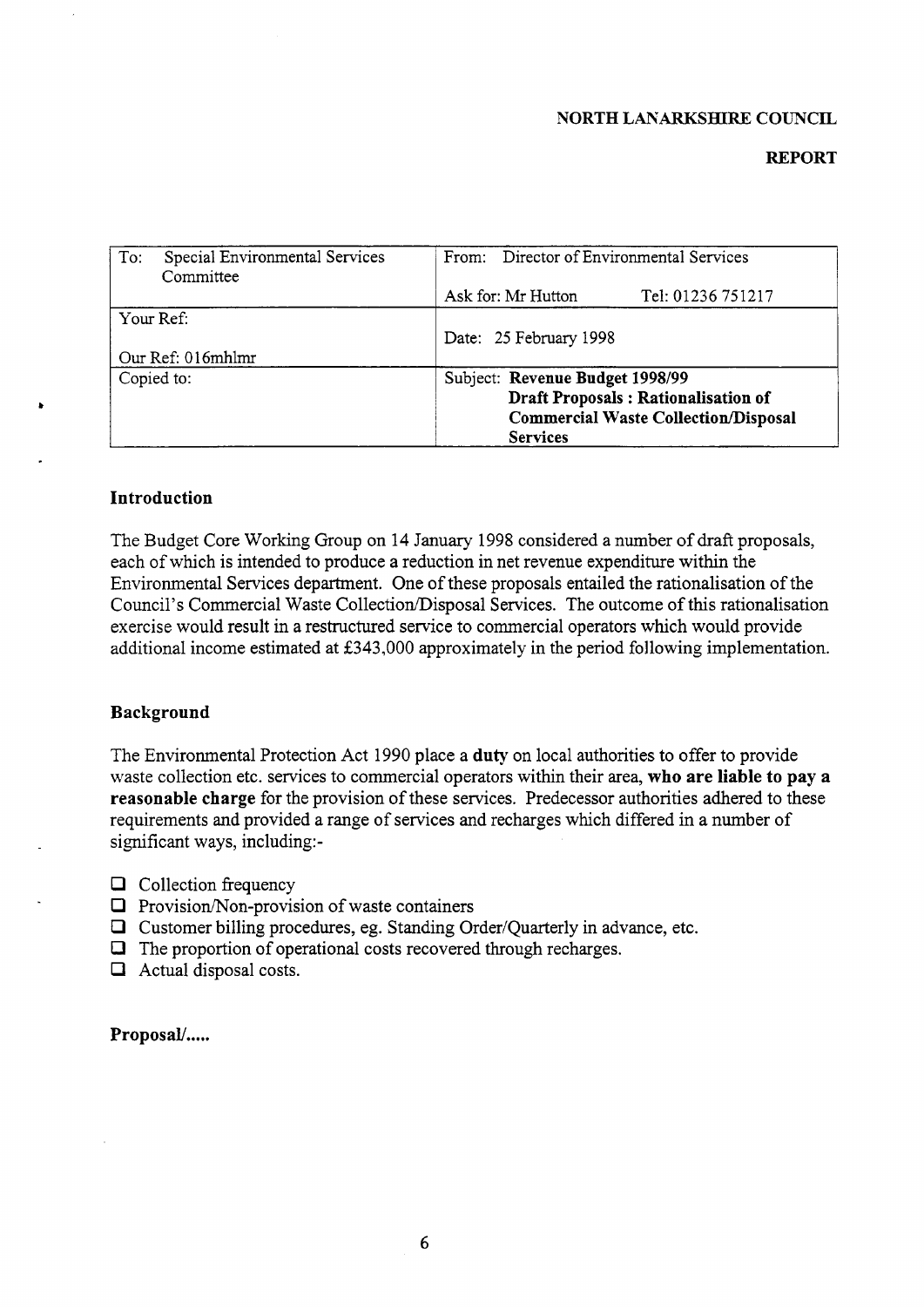## **Proposal**

**A** review of the various service methods etc. has resulted in a draft standardised specification designed to cater for customer needs, increase collection efficiency based on encouraging waste containment at source, to reduce inefficient low volume collections and a consolidated recharging policy which is acceptable to existing customers and attractive to potential customers.

The proposal must also recognise two significant factors which directly influence this service and which did not exist or require to be addressed by predecessor authorities:-

c3 LandfillTax

*0* VFM Study by External Auditor

The advent of the landfill tax places a fiscal burden on waste disposal operators, at banded rates of **E2** per tonne and **E7** per tonne, the latter for domestic/commercial waste. This tax requires to be paid by the waste producer ie. the commercial operator in this case, in line with the underlying 'producer pays' requirement. The existing inherited waste collection/disposal recharges were calculated when the proportion of **disposal only** costs was between **E5** and **&7** per tonne when no landfill tax required to be paid. The new requirement to pay tax at £7 per tonne is effectively a 100% increase, in the disposal element of the combined service. At the present time **the Council as waste disposal operator is liable for the collection and payment of all landfill tax** to H.M. Customs and Excise, which includes waste collected from commercial operators.

**4** 

In recent months, the Council's external auditor, Messrs. Price Waterhouse conducted a VFM Study on commercial waste collection etc. services and fiom which a number of recommendations require to be addressed, inciuding:

- *0* **A** proposed increase in the level of recharge, in line with collection, disposal, administration and tax liability costs.
- *0* In conjunction with the above, attempts by the Council should be made to increase its current market share of the commercial waste collection business available.

The summarised recommendations above are supported by the following extracts fiom the VFM report:

- *0* In the 3 year period immediately prior to the establishment of the landfill tax, the level of income generated by Scottish local authorities had increased by 43% to £15.3 million.
- *0* Currently, the Council has waste collection agreements with 35% of businesses within the area. A marketing strategy is advocated.
- *0* The income received by the Council is in the lower half of other local authorities surveyed.

**Considerations/...**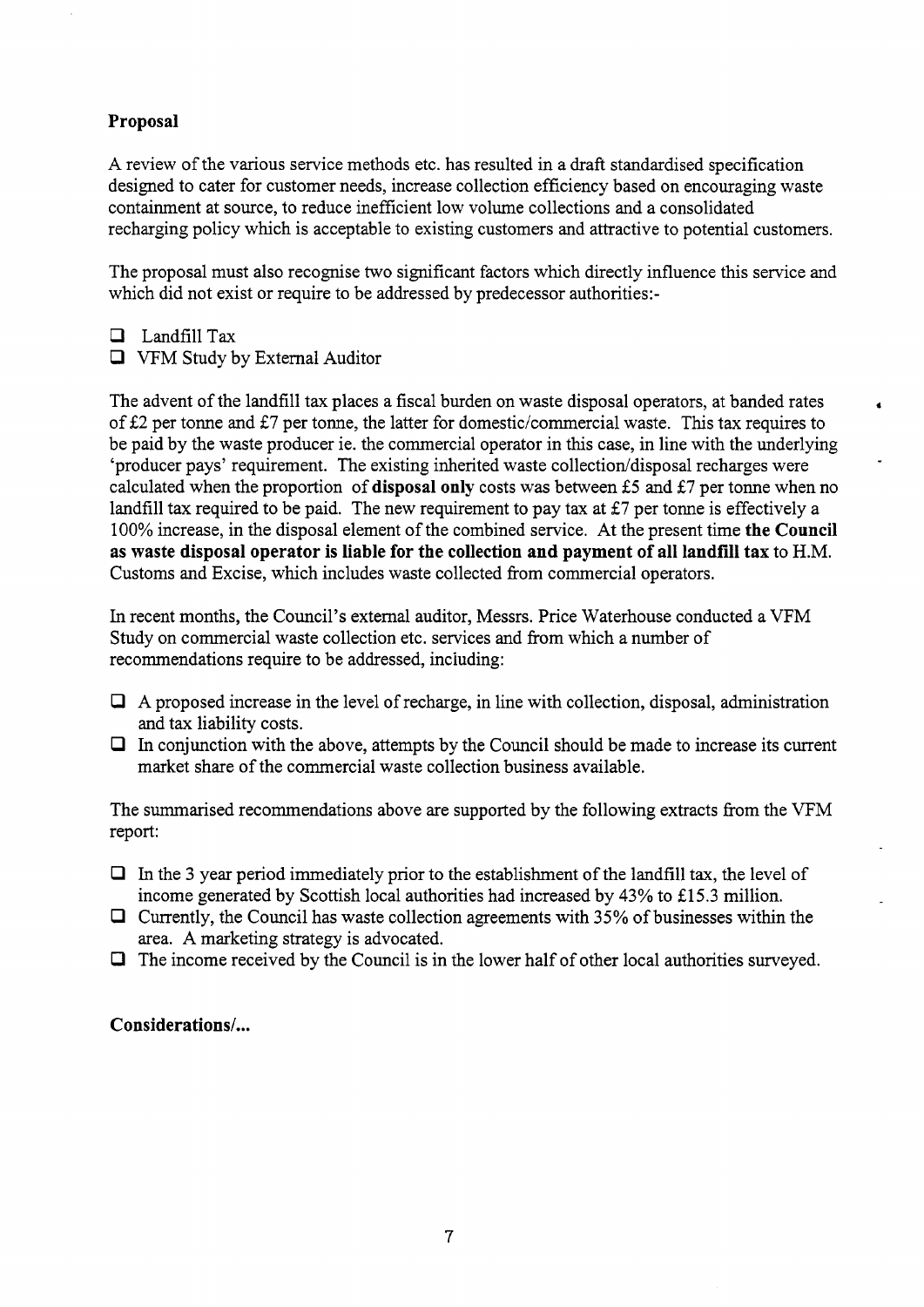#### **Considerations**

In addition to the details provided above, it is fully appreciated from the previous experiences of predecessor authorities, that a proportion of commercial operators will not perceive as 'reasonable' any change to the service, including recharge costs. The Council would be advised to consult and/or inform commercial operators of the statutory requirements, and also the exclusion of this service from the Unified Business Rate.

| <b>Budget Implications</b>                                                                                |                |          | Landfill Tax |
|-----------------------------------------------------------------------------------------------------------|----------------|----------|--------------|
| Net Cost of Services, less current income<br>Landfill Tax                                                 |                | £504,000 | £150,000     |
| Proportion of Additional Income (9 months)<br>$\Box$ Less Adjustment for Reduced Customer<br>Base (Temp.) | $\ddot{\cdot}$ | £378,000 | £112,500     |
|                                                                                                           |                | £113,400 | £ 33,750     |
| <b>Estimated Net Additional Income</b>                                                                    |                | £264,600 | £ 78,750     |
| <b>Total</b>                                                                                              |                | £343,350 |              |

The Attached Appendix provides an outline of proposed Commercial Waste Collection etc. charges **inclusive of landfill tax** and the existing/historic charges **exclusive of landfill tax**.

M'Kenje L. Hutton/

McKenzie L Hutton Director of Environmental Services

 $\mathbf{r}$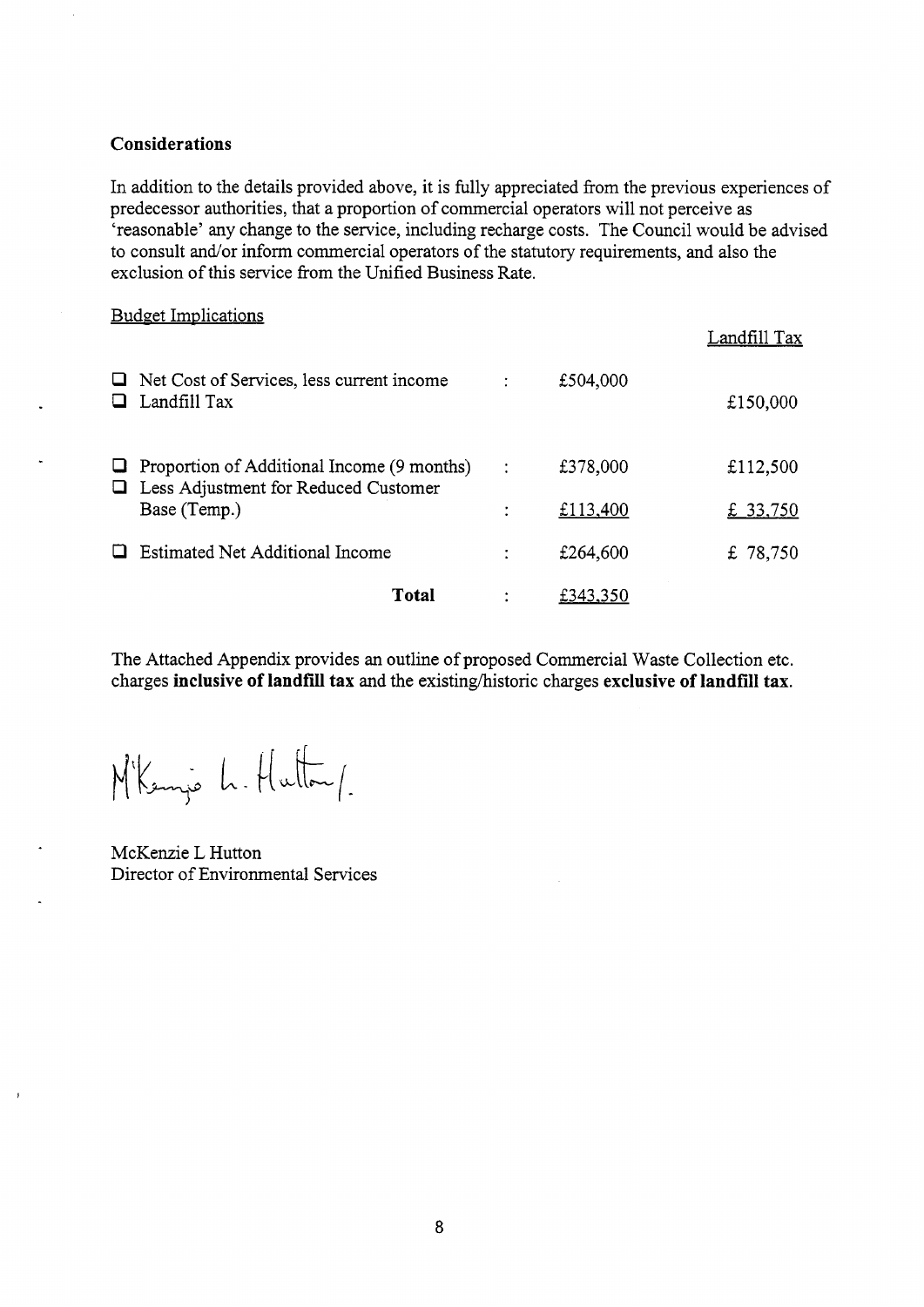$\sim 100$  km s  $^{-1}$ 

# **Trade Waste Collection Proposed Charges for 1998/99**

| <b>Proposed New Charge</b>                                                                                                                              |                                         |                   |              | <b>Existing Charge</b> |                  |                   |
|---------------------------------------------------------------------------------------------------------------------------------------------------------|-----------------------------------------|-------------------|--------------|------------------------|------------------|-------------------|
| <b>Bin Size</b>                                                                                                                                         | <b>Waste Disposal</b><br><b>Element</b> | <b>Cost/Visit</b> | <b>Total</b> | <b>Cumbernauld</b>     | <b>Monklands</b> | <b>Motherwell</b> |
| 120/140                                                                                                                                                 | £0.16                                   | £1.15             | £1.31        | 0.51                   | 0.39             | 0.56              |
| 240                                                                                                                                                     | £0.29                                   | £1.15             | £1.44        | 0.67                   | 0.78             | 1.11              |
| 360                                                                                                                                                     | £0.44                                   | £1.15             | £1.59        | 1.03                   | 1.17             | 1.64              |
| 660                                                                                                                                                     | £0.80                                   | £2.30             | £3.10        | 1.83                   | 2.11             | 2.14              |
| 1100/1 $\frac{1}{4}$ yard<br><b>Paladin</b>                                                                                                             | £1.34                                   | £2.30             | £3.64        | 2.44                   | 3.56             | 3.34              |
| In a case where a special visit is requested the cost of the visit will be £32.90<br>with an additional cost per bin for disposal of the waste of £1.34 |                                         |                   |              |                        |                  |                   |

Note 1) Figures shown under "total" are the costs of emptying on each occasion the premises are visited on the scheduled route.

Note 2) The cost **of** any special additional visits are shown at the bottom of the column under proposed new charges.

 $\sim 10$